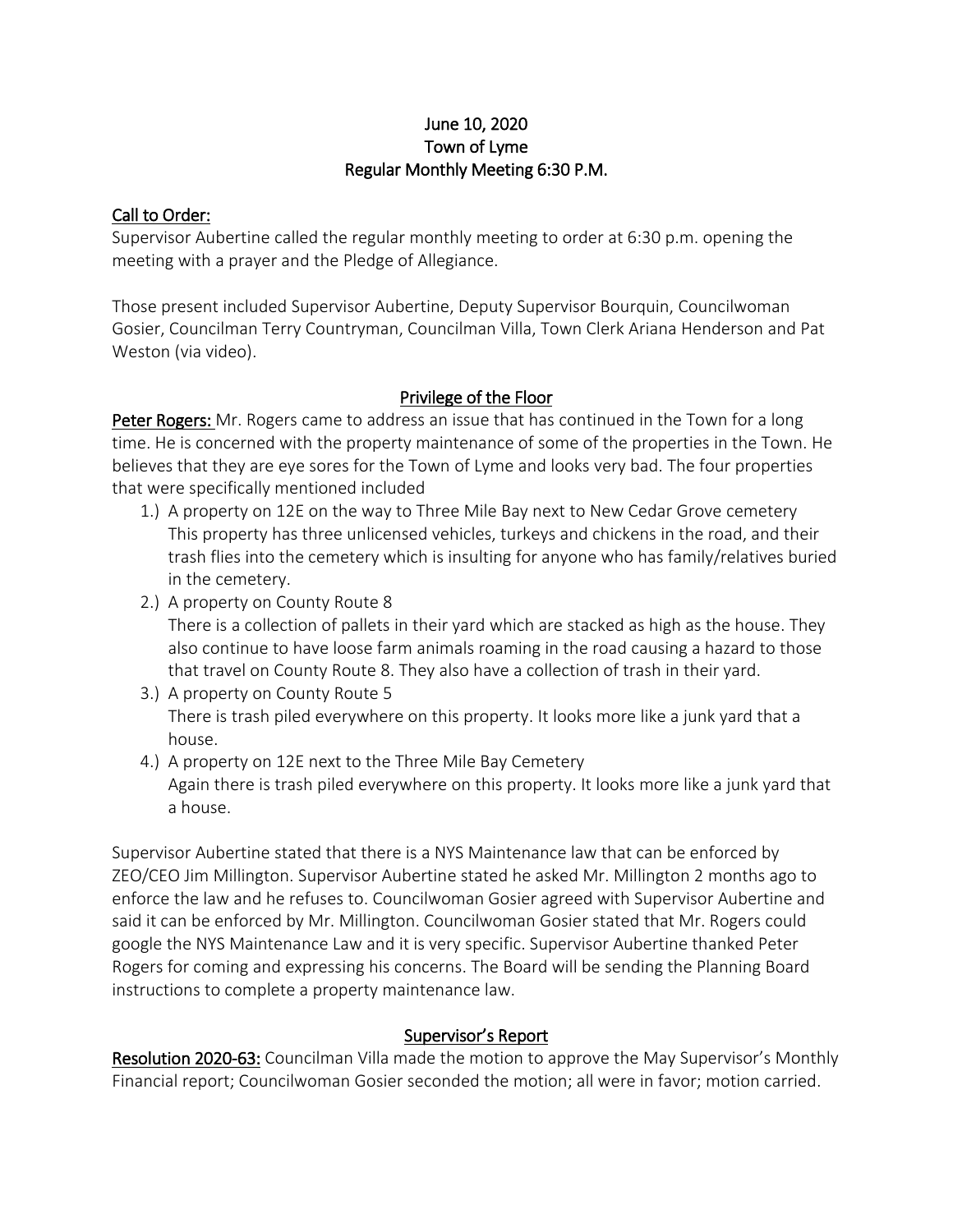### Highway Superintendent's Report

Pat Weston was present by video to answer any questions anyone may have. Supervisor Bourquin stated that NYS restored funds for CHIPS and PAVE NY. The Board thanked Pat for mowing the Three Mile Bay Cemetery. Councilman Villa asked why some of the sponsorship tags in Three Mile Bay were missing. He feels like Three Mile Bay gets treated as  $2<sup>nd</sup>$  class citizens. It is inappropriate for the flags in the Village of Chaumont to all have sponsorship tags and the Three Mile Bay flags don't. Pat Weston stated that the banners were damaged in the wind and never replaced. He will look into which banners are missing so they can be replaced.

# Clerk's Report- May 2020

Monthly Receipts were as follow: Total Local Shares Remitted: \$3,922.90; Total State County & Local Revenues: \$3,959.90, Total Non – Local Revenues: \$37.00.

# Audit of the Bills (Abstracts #11 & #12)

Resolution 2020-64: Deputy Supervisor Bourquin made the motion to approve Abstract #11 in the amount of \$9,005.22; seconded by Councilman Countryman; all were in favor and the motion was carried.

Resolution 2020-65: Deputy Supervisor Bourquin made the motion to approve Abstract #12 in the amount of \$132,583.32; seconded by Councilwoman Gosier; all were in favor and the motion was carried.

# Approval of the May 13, 2020 Minutes

Resolution 2020-66: Councilman Villa made a motion to approve the May 13, 2020 Minutes; seconded by Councilwoman Gosier; all were in favor and the motion was carried.

# Committee Reports

Assessor's Report: There was no Assessor report.

### Municipal Water Board Report:

There was no Water Board Report.

### Planning Board:

There was no Planning Board Report.

### ZBA:

There was no Zoning Board Report.

### Youth Commission:

Youth Commission met and decided to wait on holding any Youth Sports Programs. They are following the Governor's guidelines and regulations. The Youth Commission would like to put up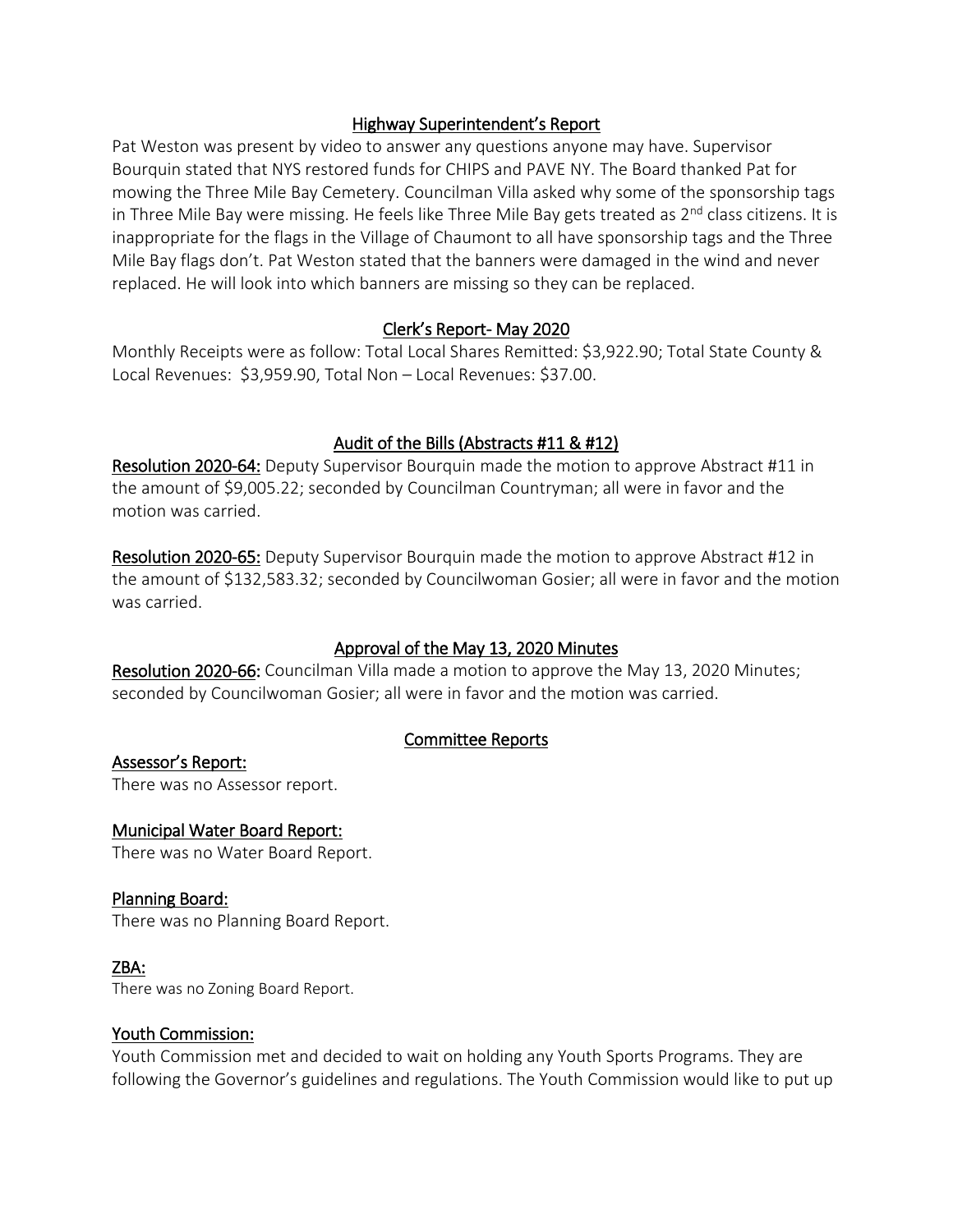the soccer nets kids to use over the summer. The Board agrees that the nets can be installed and signs will be put up stating social distancing is required when using the fields.

### ZEO/CEO Report:

Councilman Villa stated that some of the signs have been taken down in the Town but it is hit or miss. He wants Mr. Millington to continue to enforce the Sign Law. Supervisor Aubertine did state he saw Mr. Millington unloading signs from his car.

### Zoning Board of Appeals (ZBA):

There was no report from the ZBA. Clerk Henderson reported that she set up a Zoom meeting for the ZBA on June 17<sup>th</sup>. Councilman Gosier stated that the Heritage Center is available for meeting and it is a large space.

### TMB Cemetery:

Councilwoman Gosier reported that there has been activity putting foundations under stone and repairing headstones. It is always an ongoing issue with stone falling off foundations because they weren't done properly. The foundation should be put at least 4 feet into the ground past the frost line and then the stone will not be affected.

#### New Business

#### Dog Control IMA Renewal:

Supervisor Aubertine stated that Cape Vincent, Brownville, and Clayton inter-municipal dog control agreement needs to be renewed every 2 years. Councilman Gosier would like to make a notation that we are in favor of bringing Betsy Rings salary up to what Amy Funk was making. Councilman Villa stated that he has not seen any dog reports lately. He said he would like to see those reports.

Resolution 2020-67: Deputy Supervisor Bourquin made a motion to accept the Dog Control IMA as written; seconded by Councilwoman Gosier; all were in favor and the motion was carried.

#### Noise Complaints:

Supervisor Aubertine reported that there was complaints about noise in the Town of Lyme. Councilman Villa asked if the State had a noise ordinance that could be followed. Supervisor Aubertine stated that there is no State law for noise. The Town could create a law for noise. The Board discussed who would enforce the law, the police or our zoning enforcement officer. Councilman Villa stated that we should look into other Town and Village laws. He suggested we let the planning board research it and look at other local laws.

There was also a resident that complained about a drone flying over her home. Supervisor Aubertine stated that drones are eerie. They have FFA laws drones have to abide. Supervisor Aubertine suggested having the Planning Board look into a drone law. He stated that the planning board was also directed to draft a property maintenance law, septic law, and sign law.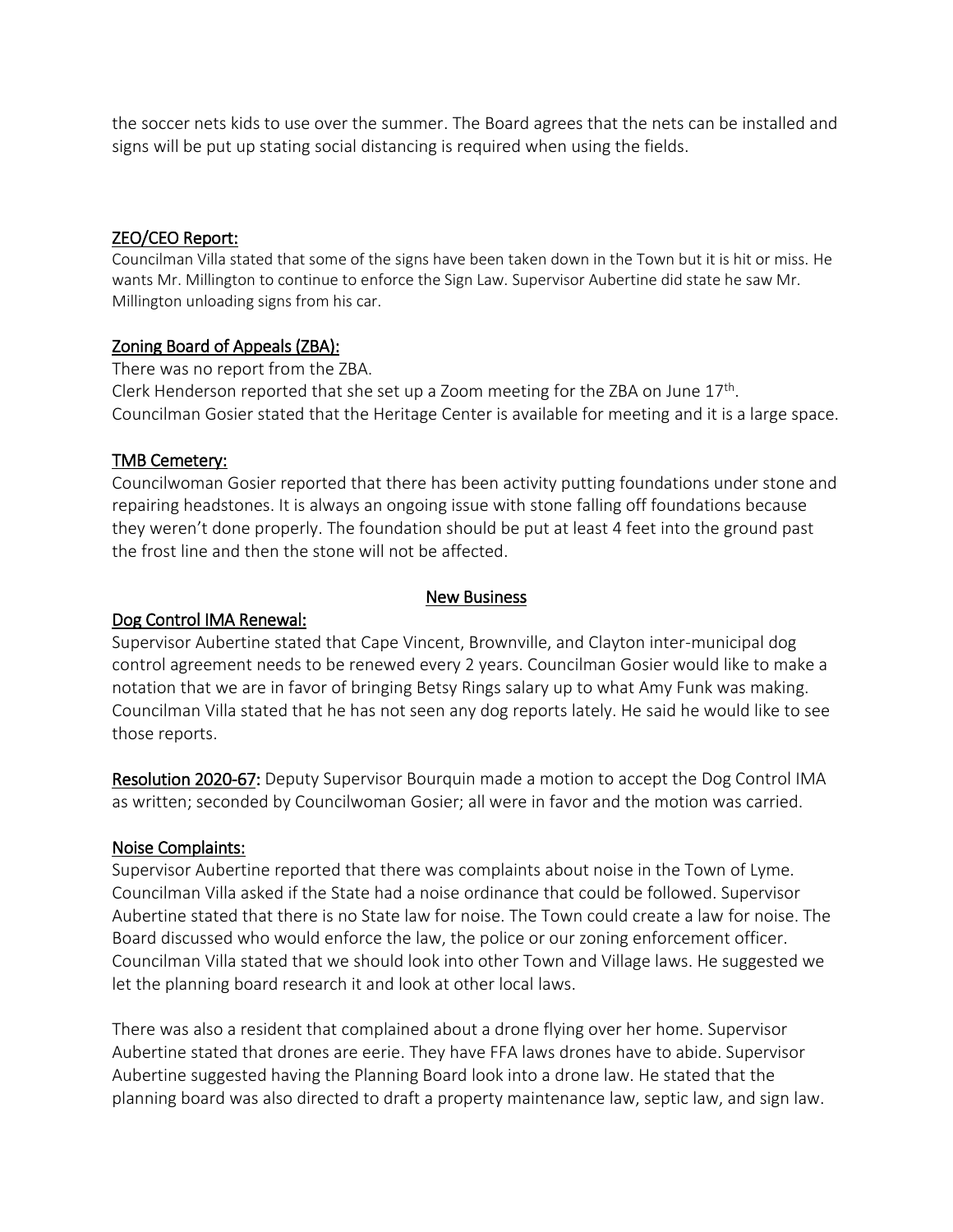Resolution 2020-68: Councilman Villa made a motion for the Planning Board to look into drafting a noise ordinance and drone law; seconded by Councilman Countryman; all were in favor and the motion was carried.

## Eagle Scout/Cemetery Cleanup:

Darrell Main the owner of Cleveland Funeral Home contacted the Town to see if they would approve his son Zachary to clean up the cemetery on County Route 57 to earn his Eagle Scout. Councilman Countryman stated that the Eagle Scout normally presents the Board with a presentation. Councilman Villa agreed. Councilwoman Gosier stated her concerns that Darrell and his son need to use the proper tools and that Zachary will need adult supervision while working on the cemetery.

Resolution 2020-69: Councilwoman Gosier made a motion to allow Zachary Main to complete his Eagle Scout project with the understanding that it is done with the proper tools adult supervision; seconded by Councilman Countryman; all were in favor and the motion was carried.

## Re-Opening Office:

There was a discussion between the Board and Town Clerk on when the Office should re-open. Deputy Supervisor Bourquin stated he believed that Clerk Henderson should decide. Pat Weston's suggestion was that the residents use the court room door for entry and the regular side door will be locked. It will be by appointment only to reduce contact with the public. The residents will be encouraged to continue using the drop box and mailing in payments. The court room will be sanitized after each appointment. Clerk Henderson thought Pat Weston's plan was a great idea. She will update the website with the Office's new procedures.

# Enhanced V 10 Upgrade:

The decision to upgrade the Enhanced Program was tabled.

### Assistant ZEO Position:

Supervisor Aubertine stated that we budgeted \$6000.00 for an assistant ZEO. COVID-19 through a curveball in the mix but Supervisor Aubertine has someone interested in applying for the position. He asked the Board if they wanted to advertise for the position. Jim Millington told Supervisor Aubertine he didn't want to train someone until next year. Councilwoman Gosier believes that it is the Board decisions to appoint or not appoint a ZEO assistant. She doesn't think it is a situation where Jim needs to train him. He would have specific duties. The Board decided to continue the discussion in executive session.

### TMB Mowing:

Supervisor Aubertine stated we had a complaint from a resident that the cemetery was not mowed on Memorial Day. The resident stated in her email "It is disgraceful for ANYONE to leave any headstones covered in clippings, regardless of poor reasoning." Both Supervisor Aubertine and Councilwoman Gosier contacted James from KLA Property Maintenance regarding this issue.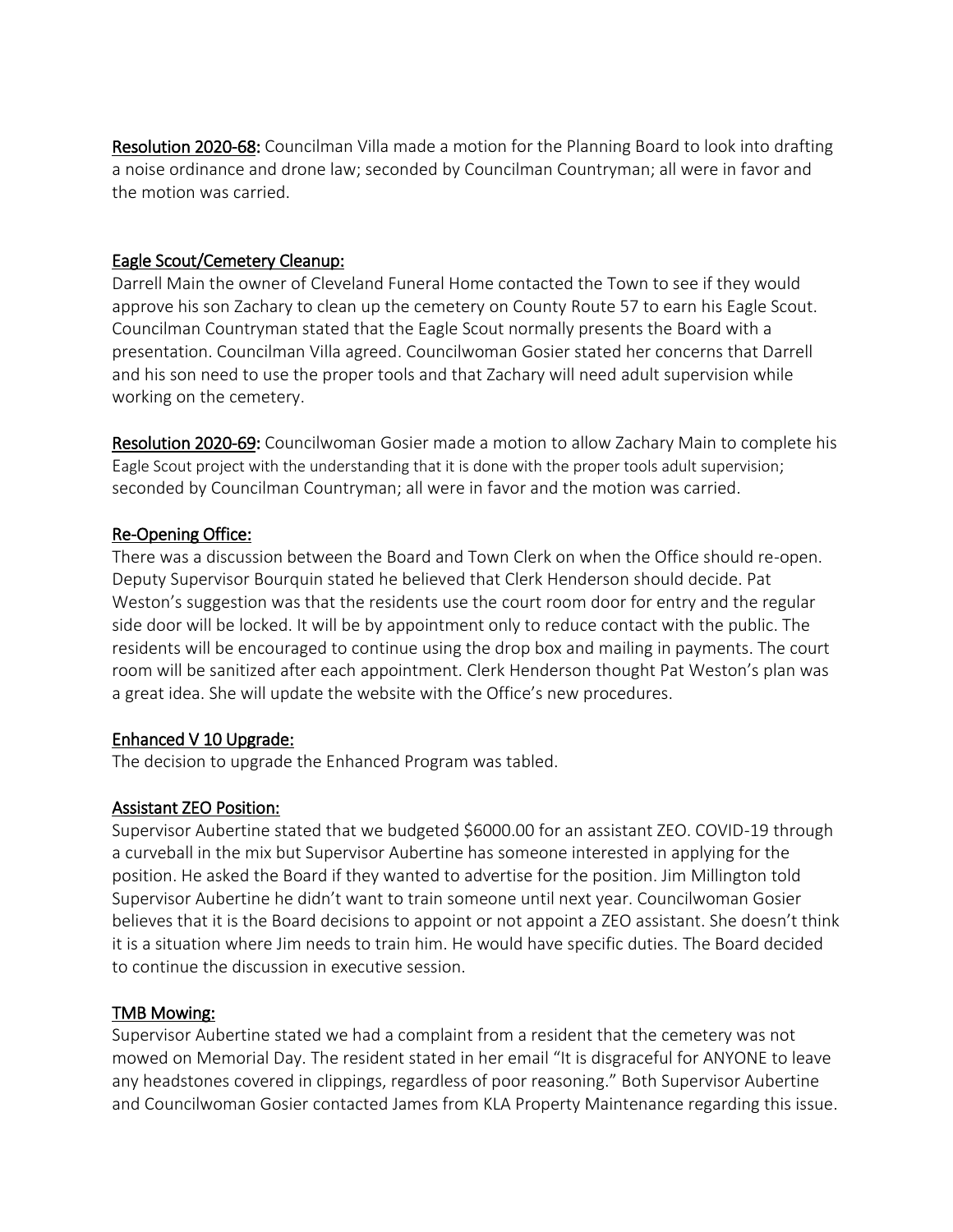It was determined that he did mow it Memorial Day. Terry Countryman put the flags out at the cemeteries before Memorial Day. When Supervisor Aubertine spoke with James he expressed he concerns that he thought Julie would contact him when it needed to be mowed. He stated it would be very difficult to fit us in the schedule without notice. The highway Superintendent went down and mowed but had no time to weed whack. Supervisor Aubertine stated he asked James to mow once a week and put us on his normal schedule. He asked James to clean up the cemetery before tonight's meeting. The cemetery has not been cleaned up at all. Supervisor Aubertine was very disappointed. Councilwoman Gosier stated that he is not returning her phone calls. There was further discussion on how to resolve the issues regarding the mowing at the Three Mile Bay Cemetery.

# STAT Communication Quotes:

Councilman Villa stated that more meetings will need to be videoed going forward. He stated Steve Weed's videos and services have been great but the Town was looking to be more cost efficient. They received two quotes from STAT communications, which included various features. Deputy Supervisor Bourquin stated that Pat Weston did not want to do the wiring, if we decided to purchase cameras for the court room. Supervisor Aubertine stated it would be a difficult job. Steve Weed stated that he could mount a camera that could be hooked up remotely and he could do the same thing as STAT purposed. Councilman Villa would like a proposal from Steve Weed and the Board tabled the decision until then.

# Engineer Solicitations for Solar Projects:

Supervisor Aubertine stated The Town has received an engineer solicitation from Barton & Loguidice, D.P.C for the Riverside Solar Project. This is a project that will be happening in our Town and Brownville by the company Geronimo. Councilman Villa asked what value it will it bring to the Town to have them as our engineer. Supervisor Aubertine understood what he was saying, why worry about what the engineer would do because the project will happen anyway because it is Article 10. He also said he would want the Town to intervene as much as possible for the Town Residents. There was a discussion regarding the Article 10 process and if having our own engineer firm would benefit the Town or not. The Board agreed to have Executive Assistant Robin Grovesteen draft letter to send out letters to various engineer firms to put bids in to represent the Town of Lyme Riverside Solar Project.

Resolution 2020-70: Supervisor Aubertine made a motion to have Robin Grovesteen draft a letter to send out letters to various engineer firms to put bids in to represent the Town of Lyme Riverside Solar Project; seconded by Councilwoman Gosier; all were in favor and the motion was carried.

# SEQR Review:

Victoria Regan from Bernier and Carr filled out the SEQR form and Joseph Russell's office sent over the resolution setting under SEQR and assuming lead agency status for Veteran's Memorial Public Park. The following resolution was adapted.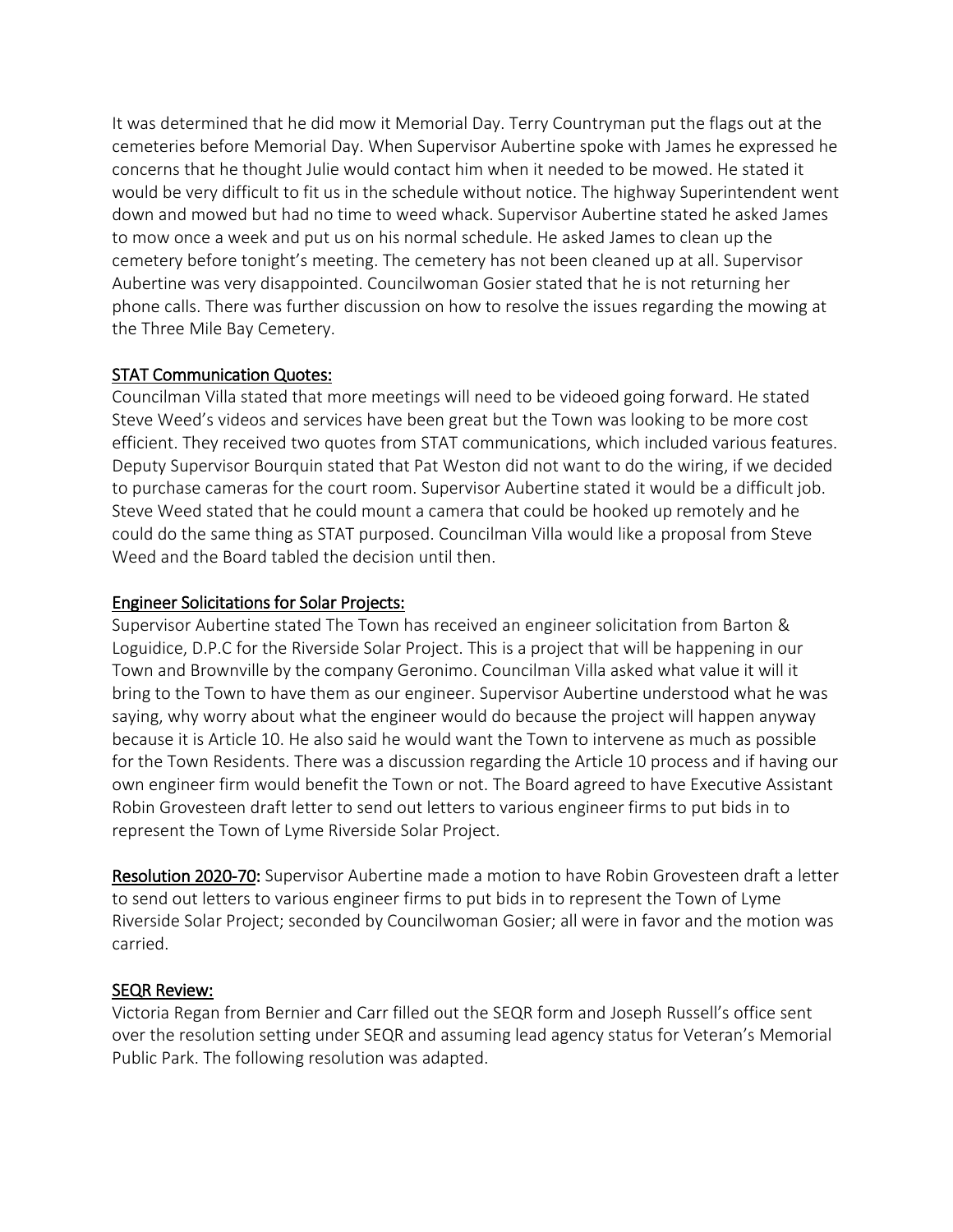## RESOLUTION SETTING STATUS UNDER SEQR AND ASSUMING LEAD AGENCY STATUS

At a regular meeting of the Town Board of the Town of Lyme held at the Town Offices 12175 NYS Route 12E, Chaumont, New York 13622, Jefferson County, New York, at 6:30 P.M. on June 10, 2020, there were:

Present: Scott Aubertine, Supervisor; Don Bourquin, Councilmember; Julia Gosier, Councilmember; Terry Countryman, Councilmember; Daniel Villa, Councilmember

WHEREAS, the Town of Lyme, hereinafter referred to as the "Town", is proposing to create a public park including but not limited to docks, walkways, site lighting, parking, shoreline protection structures, an information kiosk and utilities placed for future use and possible expansion of the park, a kayak launch, a one-way driving loop, additional parking, ADA parking, pavilion, bathroom, picnic area, playground, additional walking paths, additional retaining walls, and landscaping ("Project"); and

WHEREAS, the Town Board of the Town of Lyme must evaluate all proposed actions submitted for the Project and consider any impacts it may have on the environment in light of the State Environmental Quality Review Act and the regulations promulgated thereunder (SEQR); and

WHEREAS, the involved agencies for the Project include the Dormitory Authority of the State of New York, New York State Department of State, New York State Department of General Services, New York State Department of Transportation, the New York State Department of Health, the New York State Department of Environmental Conservation and the Office of Parks, Recreation and Historic Preservation; and

WHEREAS, the Town Board of the Town of Lyme desires to serve and act as the lead agency for the purposes of SEQR; and

WHEREAS, Part 1 of a Full Environmental Assessment Form dated June 10, 2020 has been prepared by the Town's engineer and a copy has been filed with the Town Clerk.

NOW, THEREFORE, BE IT RESOLVED by the Town Board of the Town of Lyme that:

- 1. The foregoing recitations are incorporated herein and made a part hereof as if fully set forth hereafter.
- 2. The Project is classified as a Type 1 action for the purposes of SEQR requiring a coordinated review.
- 3. The Town Board hereby declares lead agency status for the purposes of the SEQR review for the Project.
- 4. The Town's attorney is hereby directed to forward Part 1 of the EAF to the other involved agencies together with notice that this Board desires to serve as lead agency and seek the consent thereto.
- 5. This resolution shall take effect immediately.